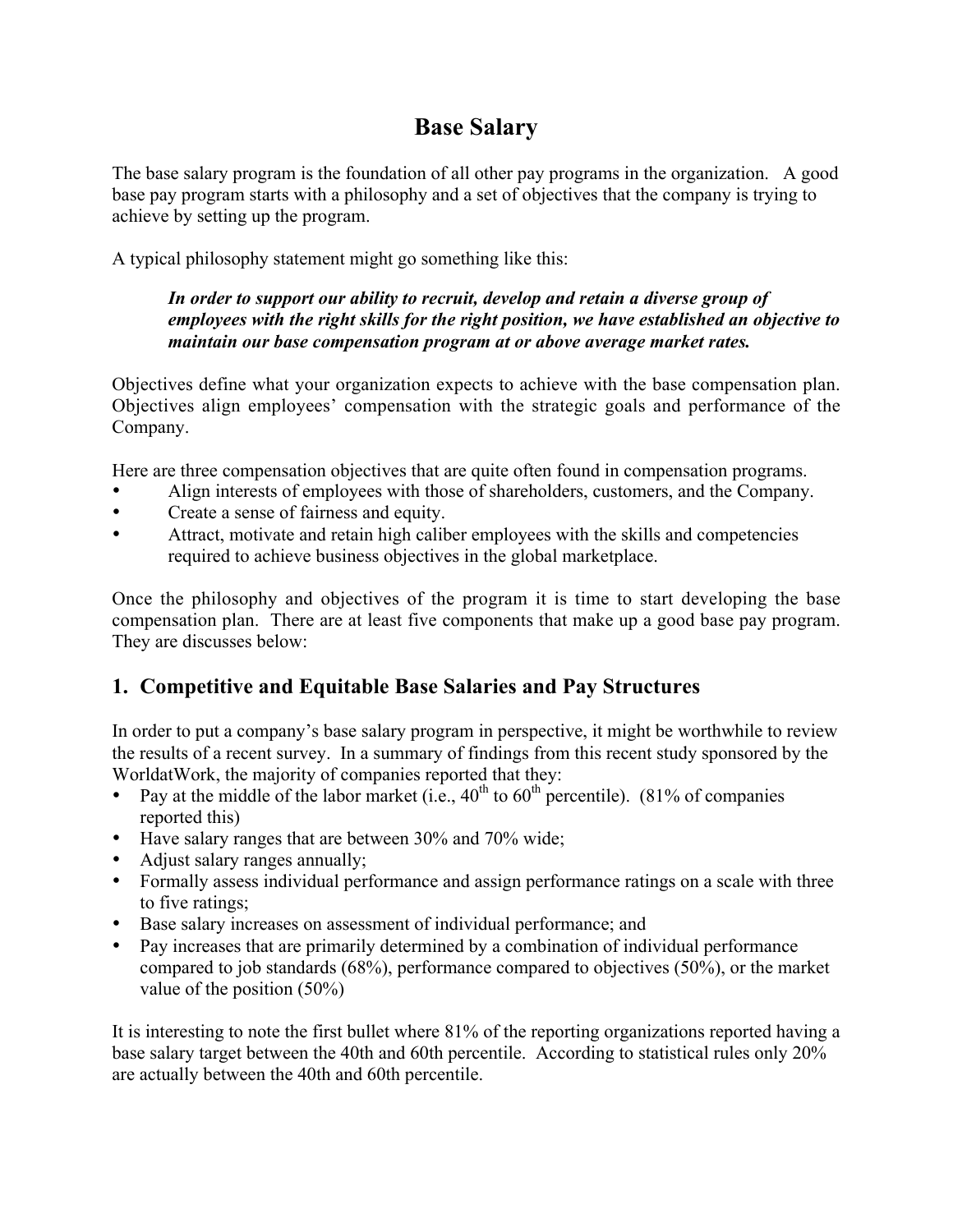This information gives a company a great starting point as they design their compensation program.

#### *Why is a Base Pay Structure Needed*

Every supervisor and manager is challenged to make decisions that provide fair and equitable compensation for employees. In the absence of a rational frame of reference, these decisions may reflect only rates negotiated at the time of hire, the perceived importance of an individual's traits, or the supervisor's personal estimates of compensation trends. This may lead to a pattern of pay rates that is difficult to defend or evaluate. A properly designed base pay structure can provide an invaluable and creditable basis for making pay decisions and establish a sound foundation for analyzing and comparing other forms of direct and indirect compensation.

A base pay structure is essentially an administrative construct that incorporates the internal value or rank of jobs and external competitive rates of pay into a basic scheme of approved limits and target of base pay. The structure design process requires express consideration of market rates as reported in various salary surveys, the company's pay philosophy, cost/budget constraints, and performance management systems.

- The salary range is designed with the midpoint of the range being set at the market rate for the specific position.
- The minimum rate is set at a value that is typically 80% of the midpoint and should be used for employees who are new to the job.
- The maximum is set at a value that is typically 120% of the midpoint or market average.

Normally on an annual basis the salary range midpoint is compared to the labor market as represented by a number of compensation surveys. Based on market data the salary range midpoints are adjusted to maintain their position relative to the market.

#### *Market Decisions*

Before one develops a pay structure, one should answer the following question. How do we want to pay in relation to the market? The market is typically defined as the area from which applicants are recruited for a particular job or set of jobs. The market rate is the average rate of pay for a particular job or set of jobs.

How should we pay in relation to the market? The answer to this questions is, it depends. It depends upon the compensation philosophy. It depends upon the financial condition of the company. It depends upon labor market conditions such as the unemployment rate. It depends upon the availability in the market of the key skills needed. For example, if there is high unemployment, the market position might not be as critical as if there is low unemployment. If there is a tight labor market, a company may wish to pay higher than the market.

A few years ago a friend of mine worked in a company that had a philosophy of paying at the  $25<sup>th</sup>$  percentile of the market. That means that they were willing to pay less than 75 percent of their competitors for labor. They were willing to do that because there was a ready supply of the type of labor they needed and the training period on most of their jobs was very short.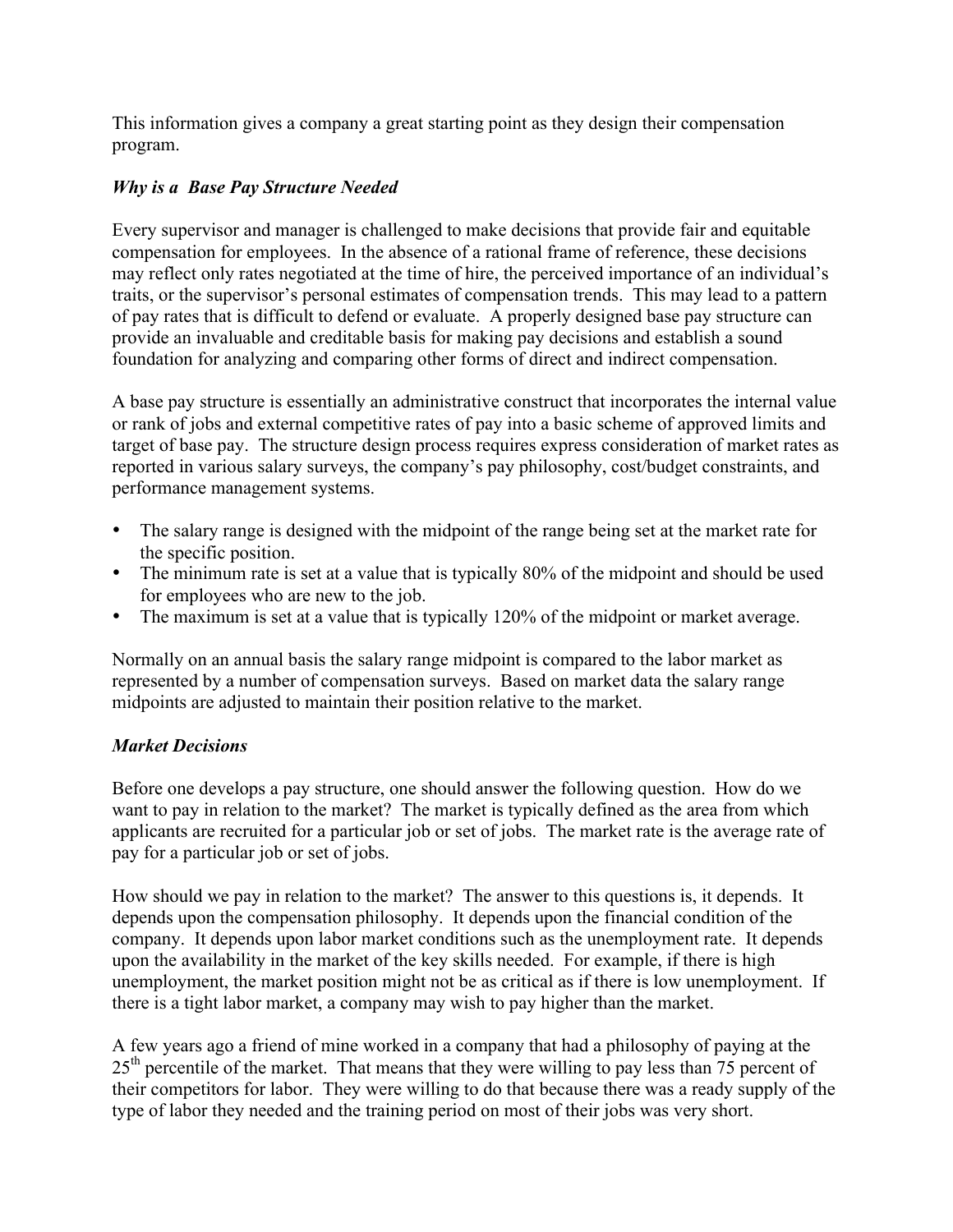The old economy tradition of having one pay structure has become obsolete. Firms now establish multiple pay structures. Typically one finds, at a minimum one for exempt and one for non-exempt jobs. Additionally some companies have a separate structure for sales positions a separate one for managerial positions, a separate one for executive positions, and a separate one plant jobs.

## 2. Merit Increase Program

As there are various levels of performance among the employees in the same salary grade, there should also be various salary levels within the salary range. Those who are top performers should, over a period of time, be paid in the upper part of the salary range.

Most companies will indicate that they have a pay for performance program and that the base pay is determined by the performance of the individual employee. However it is infrequent that we find a company that really pays for performance. The annual merit increase has become to be expected and considered an entitlement unless the performance is so bad that the employee is about to be terminated.

Also a number of other factors should be considered when making a salary increase, such as

- position requirements (responsibility);
- the individual's time and experience in their present position;
- the individual's pay history, i.e., time since last increase, salary position in the salary range;
- pay relationship to other employees with similar experience and responsibility;
- the amount of money available for salary increases within the applicable merit budget; and
- the market rate as depicted by the salary range for the position.

#### 3. Promotional Increases

When the pay program is developed one should define a promotion and a lateral move. A promotion is one where the job one moves to is at least one grade above the job one left. Another definition might be one where the new job has a midpoint or market rate that is at least ten percent above the job one is leaving. A lateral move is where the new job is in the same grade as the old one or the difference in midpoints is less than ten (10) percent.

## 4. Equity Increases

An equity increase is one that is necessary to correct a pay inequity between two employees, the employee and the market, or the employee and his or her supervisor.

## 5. Pay Administration